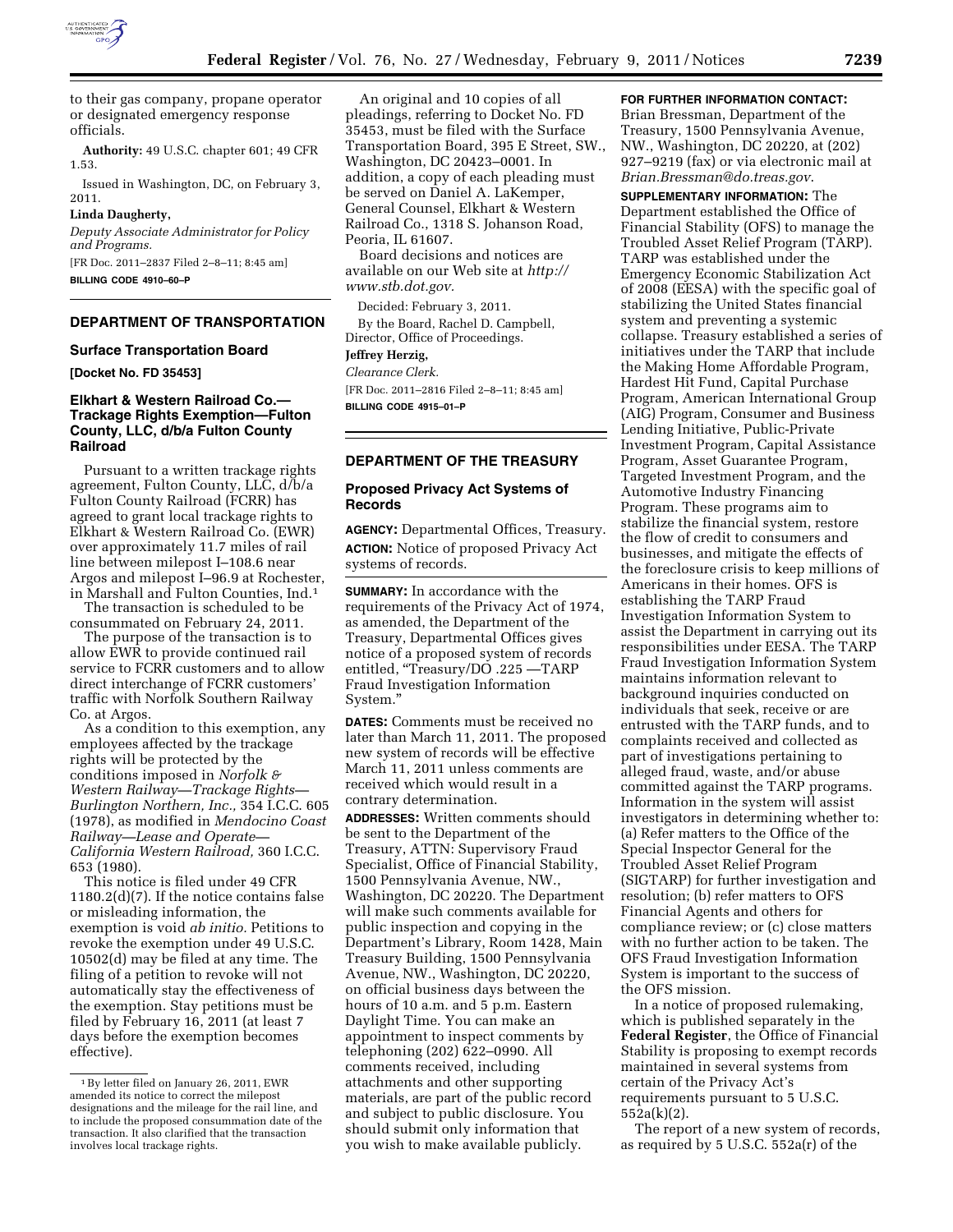Privacy Act, has been provided to the Committee on Oversight and Government Reform of the House of Representatives, the Committee on Homeland Security and Governmental Affairs of the Senate, and the Office of Management and Budget.

The proposed new system of records, entitled "Treasury/DO .225-TARP Fraud Investigation Information System'' is published in its entirety below.

Dated: January 25, 2011.

# **Melissa Hartman,**

*Deputy Assistant Secretary for Privacy, Transparency and Records.* 

## **Treasury/DO .225**

#### **SYSTEM NAME:**

TARP Fraud Investigation Information System.

#### **SYSTEM LOCATION:**

Office of Financial Stability, Department of the Treasury, 1500 Pennsylvania Avenue, NW., Washington, DC 20220.

## **CATEGORIES OF INDIVIDUALS COVERED BY THE SYSTEM:**

The TARP Fraud Investigation

Information System contains information about:

(a) Individuals that seek, receive or are entrusted with TARP funds;

(b) Individuals that are:

1. Known perpetrators or suspected perpetrators of a known or possible fraud committed or attempted against TARP programs;

2. Directors, officers, partners, proprietors, employees, and agents, of a business entity;

3. Named as possible witnesses;

4. Actual or potential victims of fraud, including but not limited to mortgage fraud; and

5. Individuals or entities who have applied to any of the TARP programs, recipients of TARP program funds and/ or benefits, OFS contractors, OFS agents; or

6. Individuals or entities who have or might have information about reported matters.

## **CATEGORIES OF RECORDS IN THE SYSTEM:**

This system of records contains information on individuals or entities who seek, receive or are entrusted with TARP funds, are the subject of an investigation or in connection with an investigation, undertaken by OFS into allegations of actual or suspected TARP program fraud, waste, and/or abuse. Typically, these records include, but are not limited to, the individual's name, date of birth, social security number, telephone number(s), residential address(es), e-mail or web address(es),

driver's license number, vehicle ownership records, prior criminal history, and other exhibits and documents collected during an investigation.

# **AUTHORITY FOR MAINTENANCE OF THE SYSTEM:**

12 U.S.C. 5211 and 18 U.S.C. 1031.

#### **PURPOSE(S):**

The purpose of this system of records is to maintain a database of investigative materials consisting of complaints, inquiries, and investigative referrals pertaining to alleged fraud, waste, and/ or abuse committed or alleged to have been committed by third parties against the TARP programs, and of background inquiries conducted on individuals seeking, receiving or entrusted with TARP funds. Information in the system will allow investigators to determine whether to refer matters to the appropriate authority for further investigation and possible criminal, civil, or administrative action.

#### **ROUTINE USES OF RECORDS MAINTAINED IN THE SYSTEM, INCLUDING CATEGORIES OF USERS AND THE PURPOSES OF SUCH USES:**

These records may be used: 1. To disclose pertinent information to appropriate Federal, foreign, State, local, Tribal or other public authorities or self-regulatory organizations responsible for investigating or prosecuting the violations of, or for enforcing or implementing, a statute, rule, regulation, order, or license, where the disclosing agency becomes aware of an indication of a potential violation of civil or criminal law or regulation.

2. Provide information to a Congressional office in response to an inquiry made at the request of the individual to whom the record pertains.

3. Disclose information to a court, or a party in litigation before a court or in an administrative proceeding being conducted by a Federal agency, when the Federal Government is a party to the judicial or administrative proceeding. In those cases where the Federal Government is not a party to the proceeding, records may be disclosed if a subpoena has been signed by a court of competent jurisdiction and agency "Touhy" regulations are followed. See 31 CFR 1.8 et seq.

4. To disclose information to the National Archives and Records Administration (NARA) for use in its records management inspections and its role as an Archivist.

5. To disclose information to the United States Department of Justice (DOJ), for the purpose of representing or providing legal advice to the Department of the Treasury

(Department) in a proceeding before a court, adjudicative body, or other administrative body before which the Department is authorized to appear, when such proceeding involves:

(a) The Department or any component thereof;

(b) Any employee of the Department in his or her official capacity;

(c) Any employee of the Department in his or her individual capacity where the DOJ or the Department has agreed to represent the employee; or

(d) The United States, when the Department determines that litigation is likely to affect the Department or any of its components; and the use of such records by the DOJ is deemed by the DOJ or the Department to be relevant and necessary to the litigation provided that the disclosure is compatible with the purpose for which records were collected.

6. To contractors and their agents, grantees, experts, consultants, and others performing or working on a contract, service, grant, cooperative agreement, or other assignment for the Department, when necessary to accomplish an agency function related to this system of records. Individuals provided information under this routine use are subject to the same Privacy Act requirements and limitations on disclosure as are applicable to Department officers and employees.

7. To appropriate agencies, entities, and persons when: (a) The Department suspects or has confirmed that the security or confidentiality of information in the system of records has been compromised; (b) the Department has determined that as a result of the suspected or confirmed compromise that there is a risk of harm to economic or property interests, identity theft or fraud, or harm to the security or integrity of this system or other systems or programs (whether maintained by the Department or another agency or entity) that rely upon the compromised information; and (c) the disclosure made to such agencies, entities, and persons is reasonably necessary to assist in connection with the Department's efforts to respond to the suspected or confirmed compromise and prevent, minimize, or remedy such harm.

8. To disclose information to the appropriate Federal, foreign, State, local, Tribal, or other public authority or self regulatory organization for the purpose of consulting as to the propriety of access to or amendment or correction of information obtained from that authority or organization, or verifying the identity of an individual who has requested access to or amendment or correction of records.